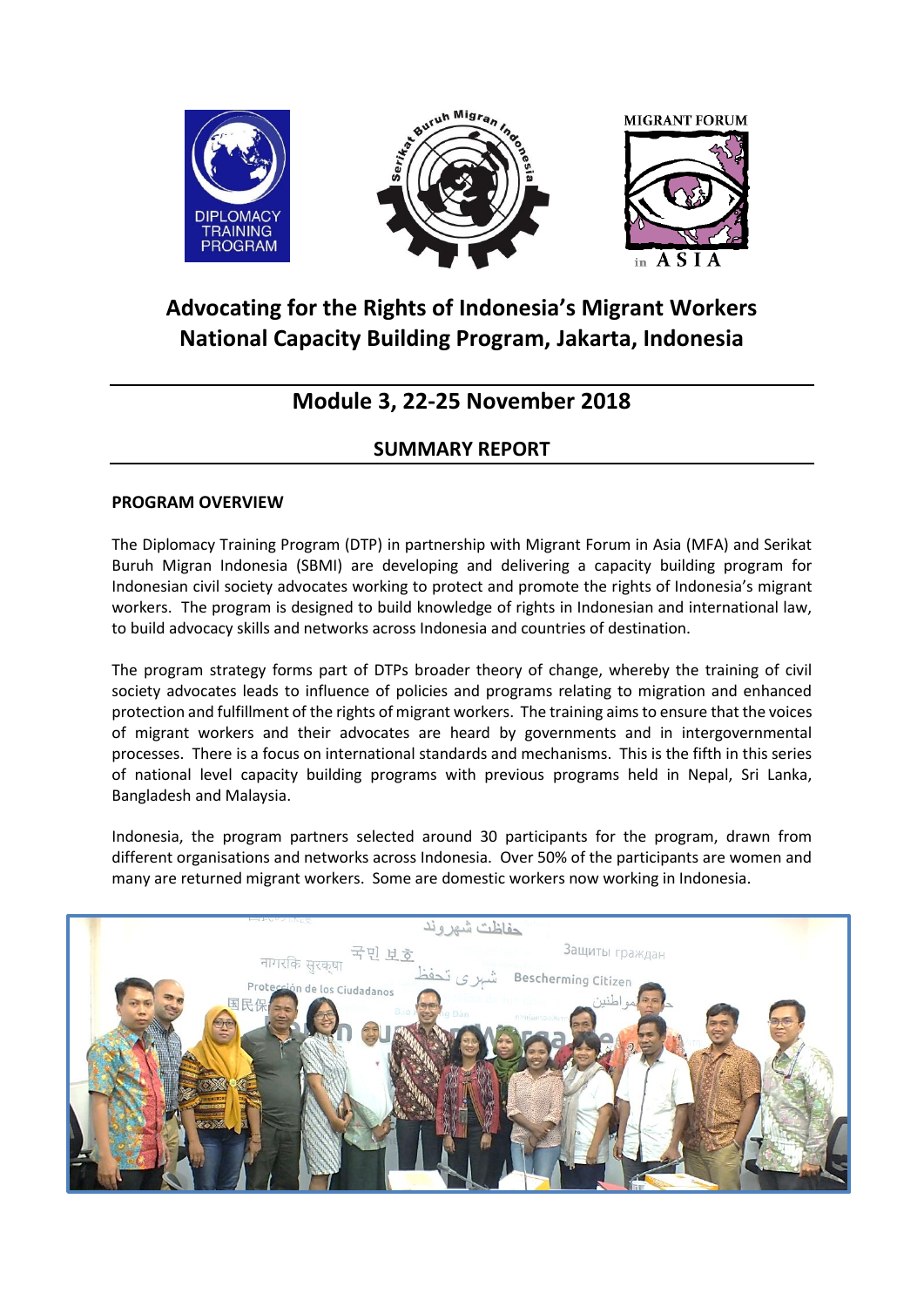The program is delivered over 12 months in five modules of four days, with work continuing between modules. Participants are expected to complete all five modules. The content of the modules is developed with participants and responds to the issues and priorities of participants. Most of the sessions are conducted in Bahasa Indonesia, with experienced Indonesian experts and trainers donating their time and expertise.

Module 3 was held in Jakarta from 22-25 November 2018 with 26 participants.

Priority concerns identified by the participants in the program include:

- An unexplained and alarming rise in the deaths of Indonesian migrant workers in Malaysia (particularly from NTT)
- The need for parliament to adopt regulations to implement the new migration law (Law 18, 2017)
- The need for one-stop processing centres for migrant workers at the village level
- The ill-treatment and abuse of Indonesian seafarers and the lack of legal protection of their rights
- The rights of children of migrants in Malaysia especially on plantations
- The execution of Indonesian migrant workers/imposition of the death penalty

Each module begins with participant updates, including reflections on whether they have been able to apply the lessons of each module to their work – and any progress made.

At the end of previous module participants had joined together to make a written appeal to their government for Bahasa Indonesia translations of the Draft UN Global Compact on Safe Migration, and the Concluding Observations of the UN Committee on the Rights of Migrant Workers. This had been successfully followed up.

This module had a focus on building participants' knowledge on the rights of women migrant workers and domestic workers – with a focus on the UN Convention on the Elimination of Discrimination Against Women (CEDAW) and ILO Convention 189 on domestic workers. There were sessions on business and human rights and updates on the GCM and GFMD processes. Sessions also focused on building campaign strategies and working collaboratively. Participants worked together to develop advocacy strategies to respond to the rise in unexplained deaths of Indonesian migrants in Malaysia.

There was a practical exercise on lobbying and engagement with the government. Following practice sessions and preparations, participants in groups met with officials from the Ministry of Foreign Affairs, Ministry of Villages, and the Parliamentary Commission IX on Demography, Health, Manpower and Transmigration Affairs.

Participants were able to raise their specific concerns and raised questions about the responsibility of the government for the protection and promotion of the rights of MWs in Indonesia and in countries of destination.

#### **PROGRAM CONTENT**

#### **Building Advocacy Strategy**

#### **Facilitator – Taufik Zulbahari, Commissioner, Komnas Perempuan**

Taufik led sessions on how and why civil society needs to organise and work collaboratively to be effective in their advocacy/lobbying and in building a campaign. Promoting and ensuring the rights of migrant workers requires collaboration between CSOs – NGOs/TUs and others. Participants shared their experience in building and sustaining partnerships and collaborations, and challenges involved in this. One of the issues identified by the participants is the increasing no. of (unexplained) deaths of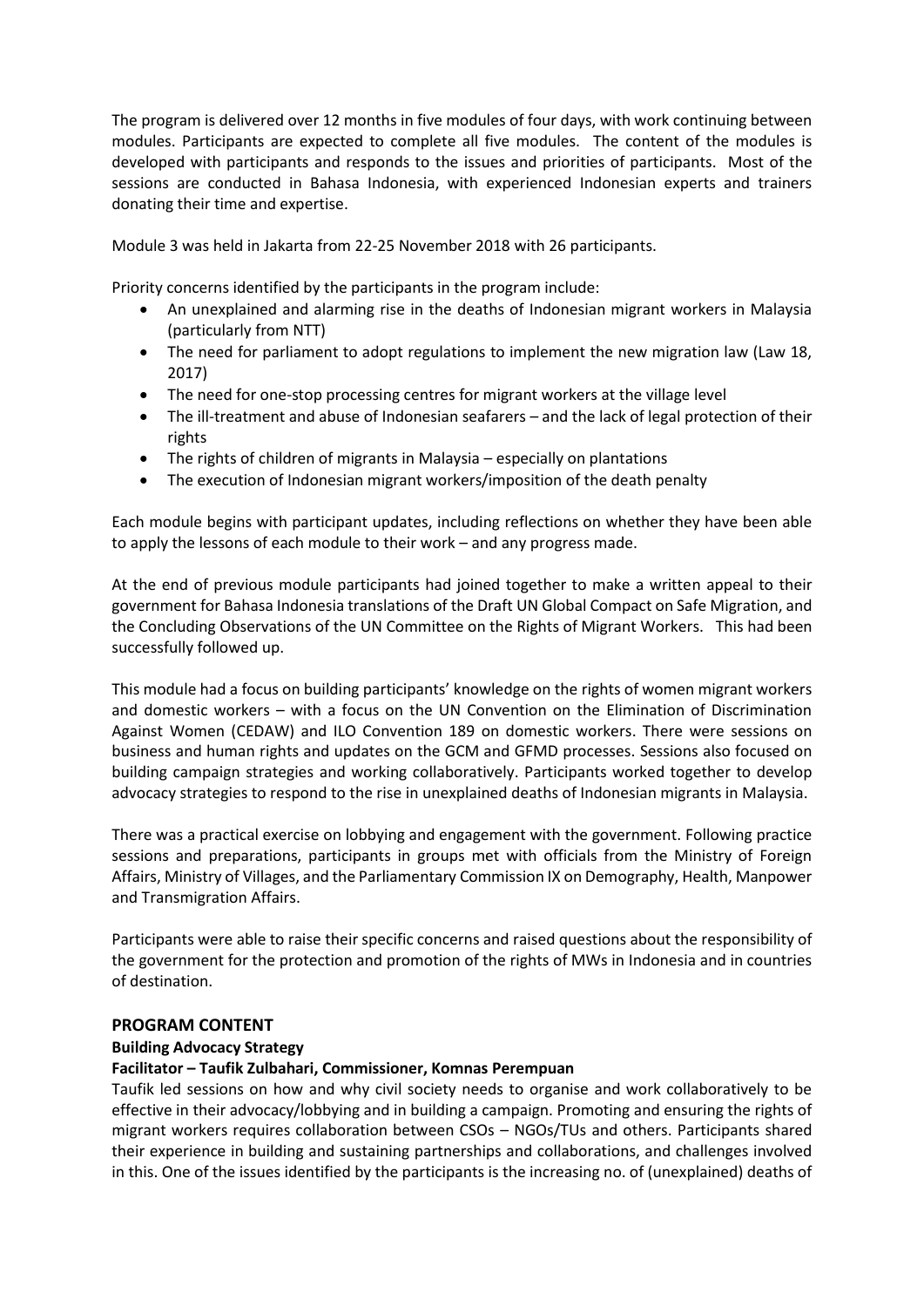Indonesian MWs in Malaysia. Participants worked on identifying their advocacy goals and targets, and a campaign strategy to ensure Indonesian MWs are better protected in Malaysia.

#### **Domestic Workers Rights and Legal Framework**

**Facilitator - Lita Anggraini, Coordinator, Jala PRT(National Network for Domestic Workers Advocacy)** Lita introduced participants to the domestic workers rights and ILO Convention 189. The session also built knowledge of the Indonesian legal framework on migrant domestic workers (MDW). Lita highlighted that domestic workers have not been formally recognized under the legal framework in Indonesia, because the Domestic Workers Act is yet to be ratified by the Parliament. Campaigning and lobbying at the national level should be intensified to provide protection of domestic workers at the national level – this will help build momentum to ensure MDW are protected in countries of destination.

#### **CEDAW – Women's Rights and the Obligations of the Indonesian Government**

#### **Facilitator - Lily Purba, Former Chair, ASEAN Commission on the Promotion and Protection of the Rights of Women and Children**

This session by Lily helped develop participants understand of women's rights as human rights and



how gender affects labour migration and the particular harms experienced by women migrant workers in countries of destination. The session helped understand how CEDAW and the treaty reporting process can be integrated into advocacy strategies. CEDAW has particularly recognized vulnerabilities of women migrant workers in General Recommendation 26.

CEDAW can also be a useful advocacy tool for migrant worker advocates because of its wide ratification in the countries of destination (unlike the Convention on Migrant Worker - CMW) where many violations occur.

#### **The Human Rights of Migrant Workers – and the Responsibilities of Business Facilitator - Iman Prihandono, Faculty of Law, Airlangga University**

The private sector (business) plays a critical role in labour migration and the mis/treatment of migrant workers – in recruitment, employment, remittances and insurance. The UN Guiding Principles on Business and Human Rights (UNGPs) were adopted in 2011 with input from NGOs/TUs/CSOs/Business. The UNGPs are organized around three pillars –

Pillar 1: State duty to **PROTECT** human rights

Pillar 2: Business responsibility to **RESPECT** human rights – the responsibility to respect means understanding their impact and "doing no harm"

Pillar 3: Access to effective **REMEDY**

Participants were divided into three groups to look into the violations caused by the fishing, palm oil and garment industries. The practical exercise helped participants understand how companies can be involved in human rights violations – and the responsibilities of government and business.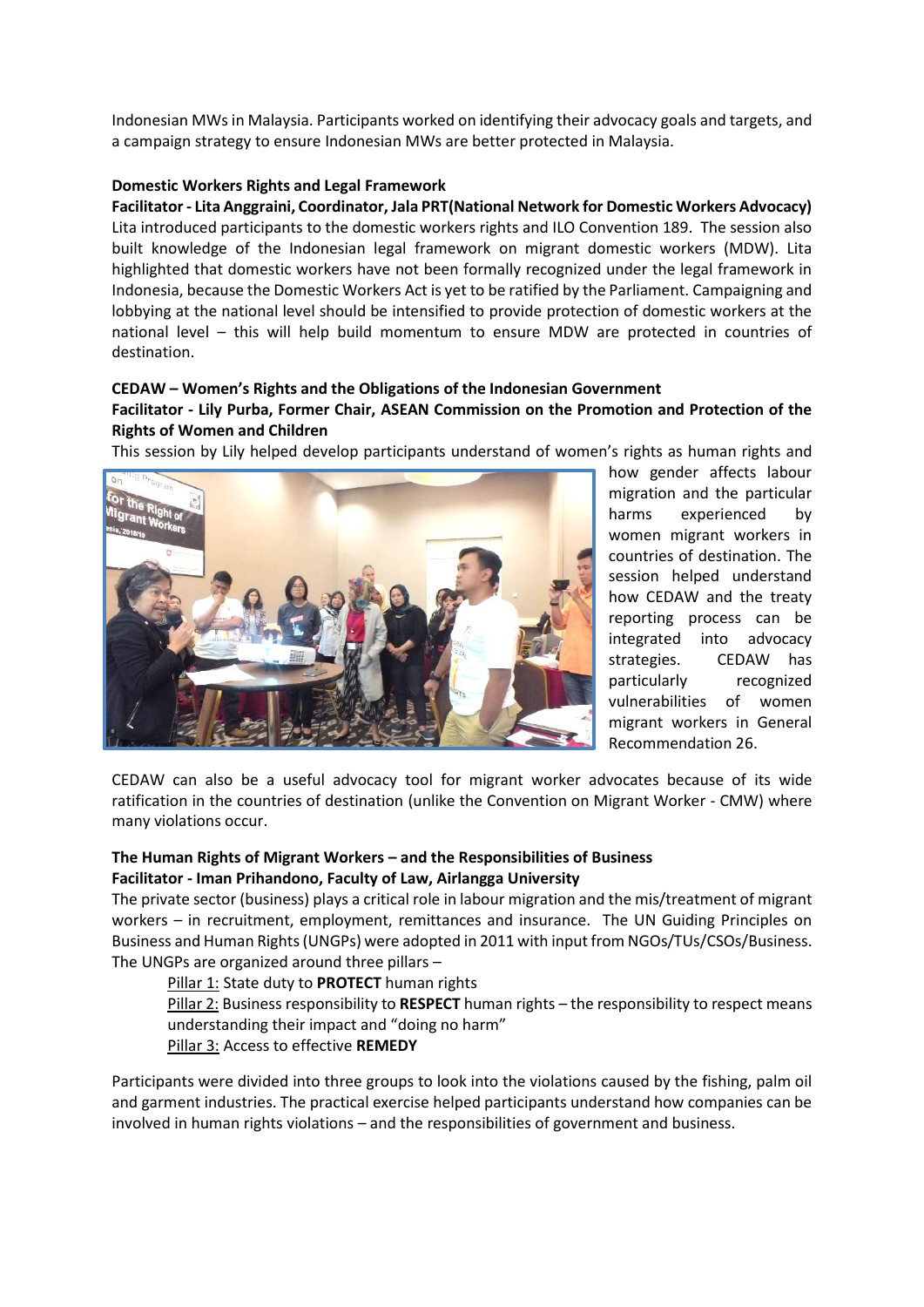#### **Lobbying and Engagement – Preparing the Advocacy Agenda Facilitator – MFA/DTP/SBMI**

Participants had the opportunity to engage and have a dialogue with the officials of the Ministry of Foreign Affairs, Ministry of Villages, and the Parliamentarians – Commission IX. The purpose of these engagement sessions was to build the knowledge and skills of participants in lobbying and advocacy and to develop their confidence. Participants were divided into three groups – to prepare their agenda



and advocacy strategy. This was followed by a role-play.

A reflection session was organized after the dialogue with the officials from the ministry and parliamentarians to share about their experience. The overall reflection was positive – participants found the engagement very useful and interesting.

#### **Regional/ Global Processes Update – GCM, GFMD Facilitator – MFA/DTP/SBMI**

*The Global Forum on Migration and Development (GFMD)* is being held in Marrakech from 5-7 December, with the overarching theme "*Honouring international commitments to unlock the potential of all migrants for development*". The debates at the forum will be structured around human rights, gender perspectives, whole-of-government and whole-of-society approaches. With the GCM being adopted in Marrakech in December – the focus of discussions will be on the linkages between the GFMD, GCM and the 2030 Agenda, and GFMD's contribution to global dialogue and policy-making on migration and development – successes and challenges in addressing migration as a development issue.

*Global Compact for Migration (GCM) -* The final draft of the GCM will be adopted in Marrakech in December. Once the Compact is adopted this is expected to be the first, inter-governmentally negotiated agreement, prepared under the auspices of the United Nations, to cover all dimensions of international migration in a holistic and comprehensive manner. It presents a significant opportunity to improve the governance on migration, to address the challenges associated with today's migration, and to strengthen the contribution of migrants and migration to sustainable development.

Participants discussed in plenary to highlight the plights of Indonesia's MWs during the 'Migration Week' in Marrakech. Dina Nuriyati is attending the program in Marrakech and participants have decided to make a video to raise awareness against death penalty. The video has now been aired and is available online for viewing. Participants of the program shared the video through their social network platforms and tagged the GFMD official hashtags.

#### **NEXT STEPS AND FOLLOW-UP**

The final session of the module focused on identifying some clear steps/strategies forward. Program participants agreed to continue working in-between modules. One of the issues identified by the participants is the increasing no. of (unexplained) deaths of Indonesian MWs in Malaysia. Participants have divided tasks to collect information/data and meet with the Ministry of Foreign Affairs and Ministry of Labour to discuss the issues. At the provincial level they will lobby for effective pre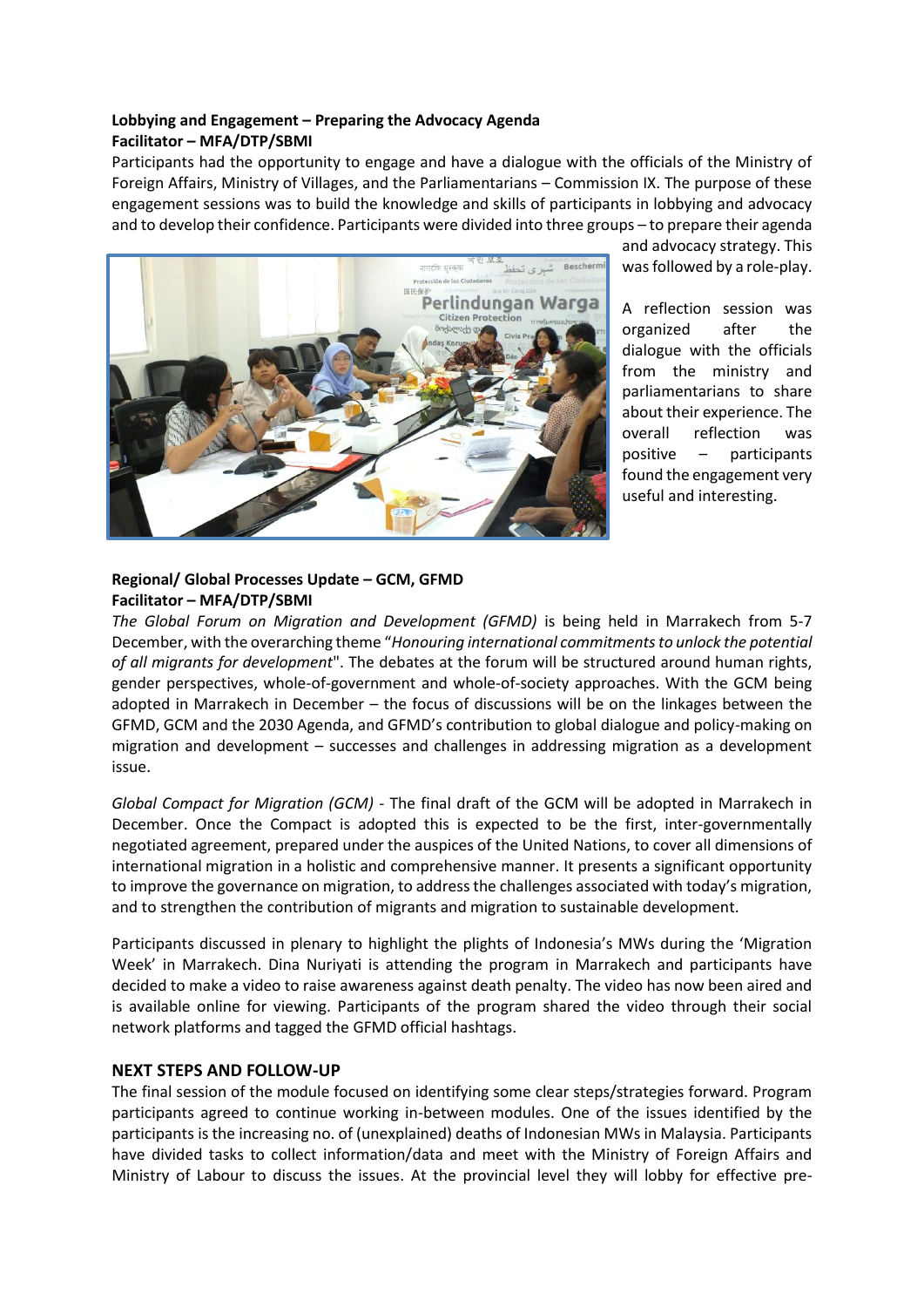departure orientation. At the ASEAN level they will work on sending information to AICHR, and at the UN level they send information to Special Procedures. Participants have identified individuals who will take lead on each of these tasks and set timeline for each activity.

In plenary, participants suggested content and expectations for the next module. They identified the following issues to be considered for inclusion in modules 4 and 5: *ILO standards and complaints mechanism; sea farers; rights of the children and families of MWs; Embassy/mission engagement exercise; role of Komnas Ham and of SUHAKAM (in Malaysia to help protect MWs rights in Destination countries); advocacy skills – further training and practice.* 

**Module-3** concluded with the completion of evaluation forms and sharing of reflections. The feedback on the module was positive, with participants particularly valuing the engagement with government.

Representatives of the program partners thanked participants and trainers for their valuable time and for sharing their knowledge.